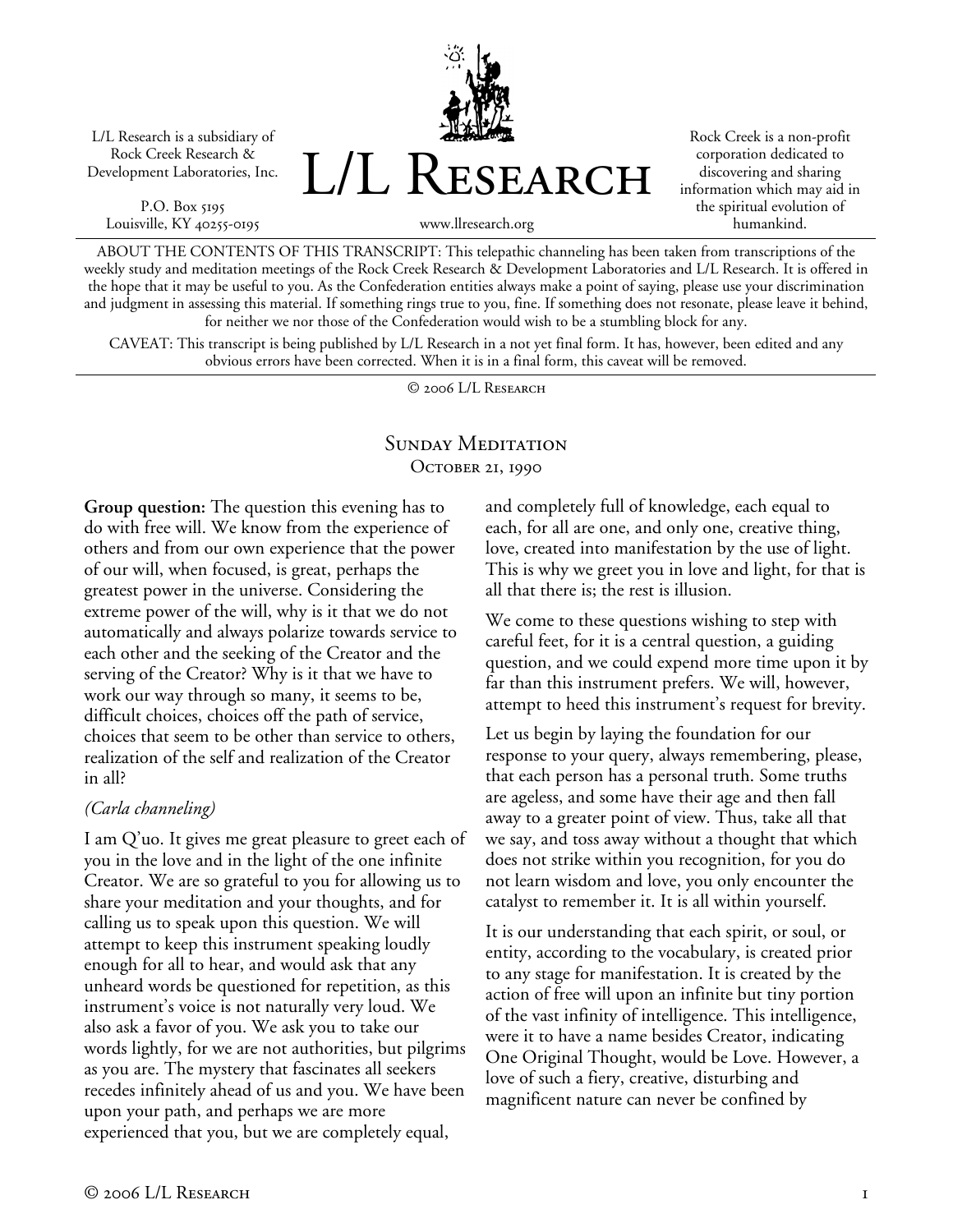language, so we must make do with the pale shadow of the reality of this Logos, this Creator.

The method of this creation was to place finity within the infinite. Thus, a spark of love was given an infinite and equal spark of free will. We realize that these are paradoxes, and have no choice but to say them anyway. Again, your language has its limitations. Just as love is infinitely and ever the same, so is free will infinitely and ever various. Thusly, although each of you is as a snowflake, unique in pattern and color, so are each of you snowfall, and part of the whole cycle of the year that you experience as your island home circles about your sun.

Equipped with free will, you set forth on a journey through illusions. These illusions, in our understanding, make use of the illusion of time, so that lessons may be taken in order, and all possible aid given to each density of light, or classroom. The first density is that of being—the earth, the air, the fire and the water. Consciousness first rests there, and awakens to its surroundings, is warmed by the sun, is blown by the wind, and gradually each spark becomes aware that there is a darkness and a light, and it conceives of the idea of movement because it is attracted to the light.

And so comes the second density, as the elements grow in consciousness and become capable of expressing the Creator. As they express the Creator they express perfect service, a beautiful and complex dance of bird and butterfly, leaf, flower, the breathing out of that which you breathe in, the breathing in of that which you breathe out. More and more in second density do entities begin to become more than instinctual, more than creatures of love and service and instinct, to begin to be aware of themselves, usually, because third density entities have ministered unto them and loved them.

And when they have learned the instinct of turning to the light, their graduation is at hand and they become self-conscious sparks of the infinite One. But in this grade, and only in this grade or density, is there a brevity of the time allowed for learning, and a great veil drawn across most of the mind. It is intended that this illusion be so heavy, so earthy, so entrancing and distracting, that it would be completely obvious to the casual observer that we are brief incandescent beings, alive so little and dead so soon.

At this point the entity is asleep to the choice that is the business of this density, the making of the choice. For you see, there are two paths to the Creator; they are both valid. We do not teach the path of negativity, often called the path of the left hand, or by us the path which is not. It is, however, a valid path, though very difficult compared to the service-to-others, or positive, or radiant path. This choice must be made blindly. Thus, there will never be, has never been, and is never any objective proof, that is, objective enough to be objective to a scientist, of the possibility of anything but that which can be felt by the senses by a living entity using the senses that limit it. It is in this darkness, by blind faith alone, that a leap is taken from the safety of sleep to the risk of being awake.

Now, each of you knows the sacrifices that he has made to be listening, or reading, these words, not that we are the prize, but that only those who truly are seeking would be interested in what we have to say. Most entities are not highly oriented toward thinking, feeling or dreaming the ideal within your culture. Your culture is highly situational in its ethics. It is a culture in which the end always justifies the means, and within the illusion there is little observable justice or truth.

This is not the Creator's idea of either a dirty trick or the way things should be, but rather a carefully planned schoolroom. You may leave your rulers, your protractors, your pencils and paper at home, for this is the lesson of abundant life, and homework is written in the heart, sometimes in true blood. Each of you has painfully come awake, and made the choice to search. You have not stayed in the garden. You have chosen to come forth and experience, and out of this experience you begin to see what is obvious to you now, that was at first perhaps a shadow compared to that which is the star of your life now. You have encouraged yourself and others.

Now, the lesson of this density and the choice you are to make is all about loving. One may love in one of two paths: loving the Creator by serving others, or loving the Creator by serving the self, and manipulating and controlling others that the self may be aggrandized, and as the self is aggrandized, so all glory is given to the Creator. We teach the positive, or service-to-others, path. We believe that this choice of service to others offers the swiftest road of spiritual evolution, spiritual evolution being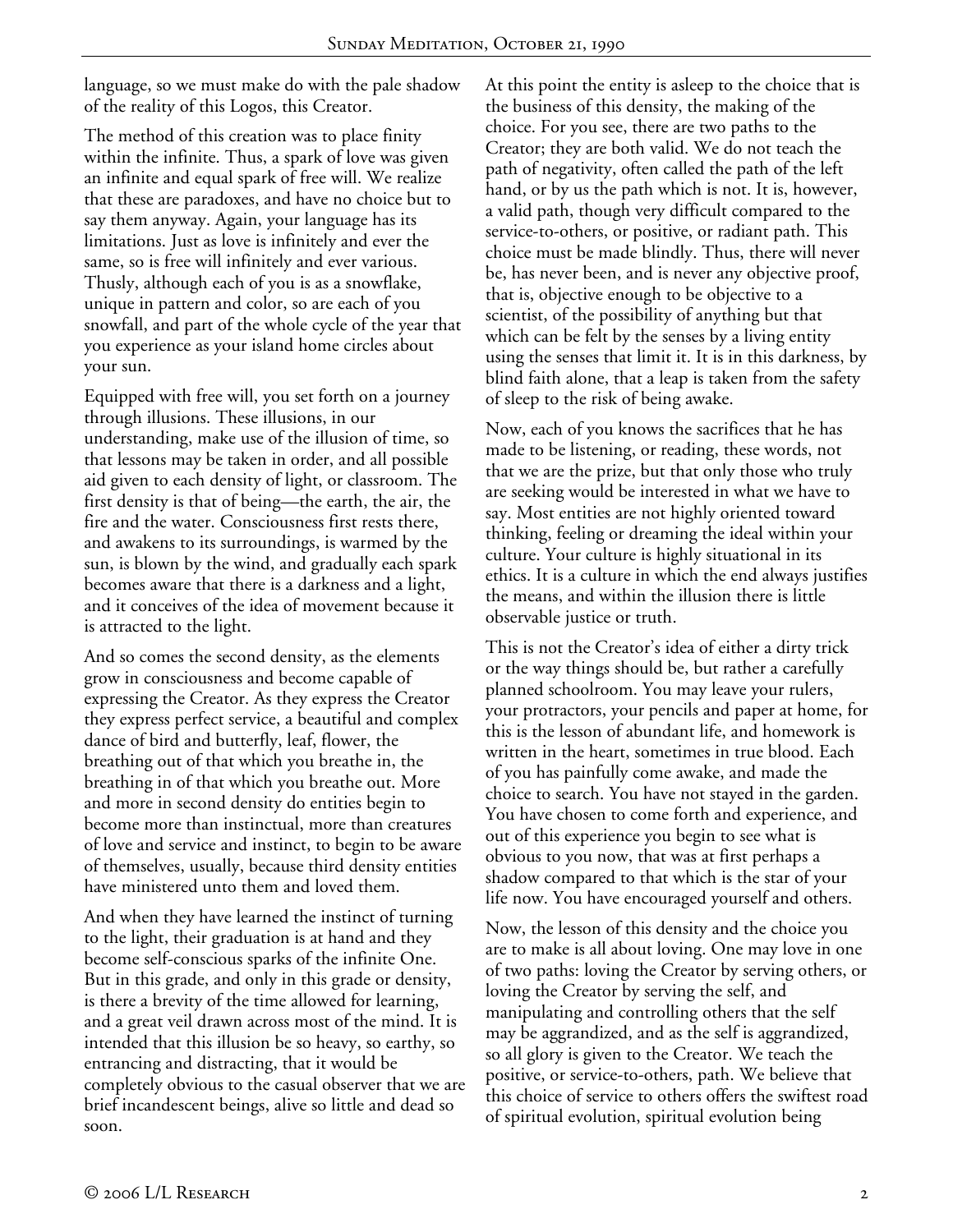evolution itself, from this time forward, as you have completed the evolution of the particular physical vehicle in which you move about at this time.

Let us glance ahead, for this too begins to explain why relatively few entities seem hungry for the food that satisfies each of you so, so well. Looking forward, we see in the next grade, or density of light, a density called the love or understanding density, in which the lessons of love are perfected, and there is study of the lessons of wisdom.

At the end of this density, graduation moves into a density in which the ways of wisdom are perfected, and the ways of learning compassionate wisdom begun. And when an entity has graduated from this density, the next classroom is the classroom of unity, where the lessons of compassionate wisdom are perfected, and the return to the Creator begun.

Graduation out of this density moves into the seventh density or grade, which is the grade during which the entity makes its final preparations as social individuals, or social memory complexes, offers its best back to the Higher Self of its third-density self, and gains enough spiritual gravity to be pulled into the unmanifest, where you are no longer the snowflake, but part of the snow; no longer the bubble, but part of the sea.

And creation beats its heart, and rests in timelessness until the next creation. And what the next creation will be, we do not know, though we have had brief acquaintance with those few who move from creation to creation. Of those we cannot speak except to say they exist.

This, you see, is the path of spiritual evolution. Thusly, in your grade or density of light, your interest as a spiritual seeker is in tuning into love. Love, that much misunderstood word, in our definition, is unconditional. It does not judge; it only supports and appreciates, listens and has patience, consoles and pardons. Does love do this because of what it has given the entity in third density? No. If this were so, then all would be saints, and free will would not be to be reckoned with as it is, for free will begins as willfulness—it is completely various, unpredictable. It is an absolute, just as love is an absolute; they are given to you equally.

As long as the entity is willing to get along, to be asleep, it may be very comfortable. It has not polarized, of course, because it does not value

sacrifice, and to polarize by serving others seems, to those who have not yet done it, a very hard task compared to pleasing the self one way or another. But for everyone there comes a moment, and one must wait for that moment in all cases, when the soul must awaken for that individual, in the rhythm of that individual's destiny and story. And in that moment the choice becomes clear—to serve the self, or to serve others; to be put simplistically, as so many of your society would, good, or bad. Except that there is no good or bad. Realizations such as this continually rock the foundations of the seeker's cultural conditioning.

Think about this for a moment or two. What is your cultural conditioning? Were you taught the value of love by those who were your first teachers? Were you face to face daily with worship and joy and peace? Is there aught in this society that seems to be worshipped but vain idols: money, power, position, genius? Who are the healers? Were the carefullest health lovers correct, the highest and most advanced beings would all be splendidly athletic. Somehow, that is not often the manifestation of love, for love is of the heart, and those who have learned to offer not their love, which is finite, and which is in short supply in any third density entity, but the love of the Father that flows through the seeker who is open and has emptied itself out, then that love becomes the love that is available for the seeker to manifest.

Then has that seeker begun its life's work, lightening the consciousness of this planet at this time. No matter what dramatic talents and gifts he may possess, no matter how well one may do anything that is manifest, the greatest service in this density of the search for the lessons of love is being itself. Your essence—to put it another way, your magical personality, or to put it another way, your metaphysical reality as a light and imperishable being—is completely at the mercy of illusion here.

So, you see it is intended that this choice be difficult, and that the rewards of service to others, the rewards of a servant of all, never be guessed at until after the fact. For you, and almost all entities, are born into the world in a state of utter and complete forgetting of who they are, whence they came, whither they go. The nature of the Creator or their relationship to the Creator, or even of their own nature—all of these things are unknown. And it is against this backdrop of unknowing, of scenes occurring which begin to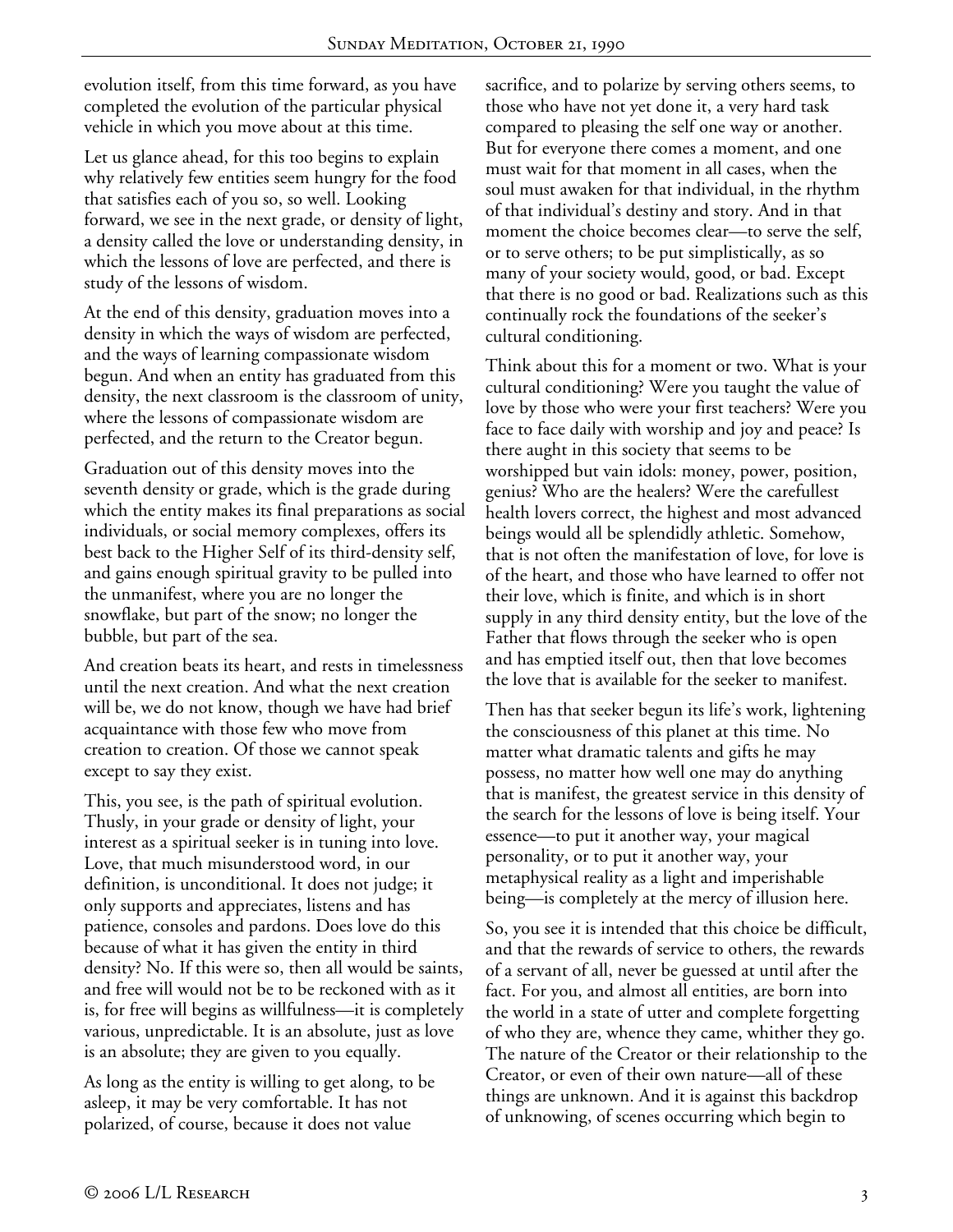test the individual's ability to love, that the drama, which stars, you, which has as its chief critic, you, which has as designer of sets and costumes and props, you, which has as its author, you, begins its act upon the stage, which is this illusion. You have free will, but that does not necessarily mean that you understand the free will.

It is not easy to understand that you are not this being or that being, not this self that has so many idiosyncrasies, but under different circumstances would be anywhere within the 360 degrees of thirddensity activity and manifestation. Who is the killer, who is the rapist, who is the forgetful parent, who is the man of war, but you, and you, and I, and all of us? The essence of the reason that you are not given an instinct for purity is in this understanding of free will. The discipline of the personality is the greatest tool for coming to understand and to forgive the 360 degree self, to acknowledge and love that self, that self that must be loved. This is a key that many miss. You must love yourself; you must forgive yourself for the thoughts that you have thought, the errors that you have made, those things you wish you had done but did not. Subjectively, you feel that these make you unworthy. You could be anything about you that you choose not to like about yourself, and to that extent you fail to love the Creator, the creation, in all of its love, all of its Christ, all of its holiness.

Now, how does one discipline the personality? Our brother spoke most beautifully upon the subject. It is most difficult to live with complete freedom and always to make what you would subjectively feel to be the correct decision. One of the great traits of the seeker is its persistence, for gathered persistence is absolutely necessary, for the failures self-perceived, not perceived by anyone but you, seem so many, and if you do not forgive yourself, how can you expect to forgive others, and how can you bless others if you do not forgive, if you do not feel healing love pouring from you? Whether this entity is known to you or unknown, whether this entity may be subjectively described as friend or enemy, the same love is needed by all. For the needs and the behavior caused by the variousness of free will, and the variousness of man's understanding of it, there is love, and only love, and it is always and ever the same creative Original Thought.

Thus, in a dark time and in the shadow of death that you call life, you seek to forgive, and pardon, and love, and turn darkness into light wherever you see the way, and to serve, if not to please. You may all be judged because you do not please, but those who wish to serve often do not please, and if you are reviled for your love of the Creator, then you have done something right, and you are beginning to create the catalyst for fear among people that are already fearful, because they do not wish to change, because change is uncomfortable.

Pilgrims upon the path of seeking are always uncomfortable, always changing, always seeking. One cannot say to another, "Come with me on this journey, it will be all rose petals and ambrosia, there will be nothing but good times, for the Creator is love." The best that you can say is, "Come suffer with me until we learn that there is no such thing as suffering, but only pain, and not my pain and not your pain. Come die with me, that we all may live. Come, let us empty ourselves of self, that we may be earthen vessels filled with treasure, dust in the presence of the Creator."

You are on holy ground at this moment. Let us pause, that we may share this ecstasy.

### *(Pause)*

I am Q'uo. I am Q'uo, and we thank you for that incandescent experience. It is a joy to be with you.

The first choice that one makes may be seen to be the fulcrum, or the crux upon which the remainder, not only of this incarnation, but of many, will depend, and each pilgrim knows that that first choice is the hard one, for it must be made with no prior experience. It is not until some time has been spent, on faith alone, attempting to live in faith, and by that we do not mean a belief, but simple faith, faith that the Creator is love, that we were created out of love and because we are loved, and because we were loved first it is natural to love in return, faith that anything that occurs is part of the lesson of love, and offers us opportunity.

When you are stymied, and your free will wishes to circumnavigate a situation, allow the choices you have made to polarize toward service to others to make you strong in your will. Allow yourself to remember your previous choices, and how, although they seemed hard, they were one hundred and one thousandfold rewarding. For it is not until there has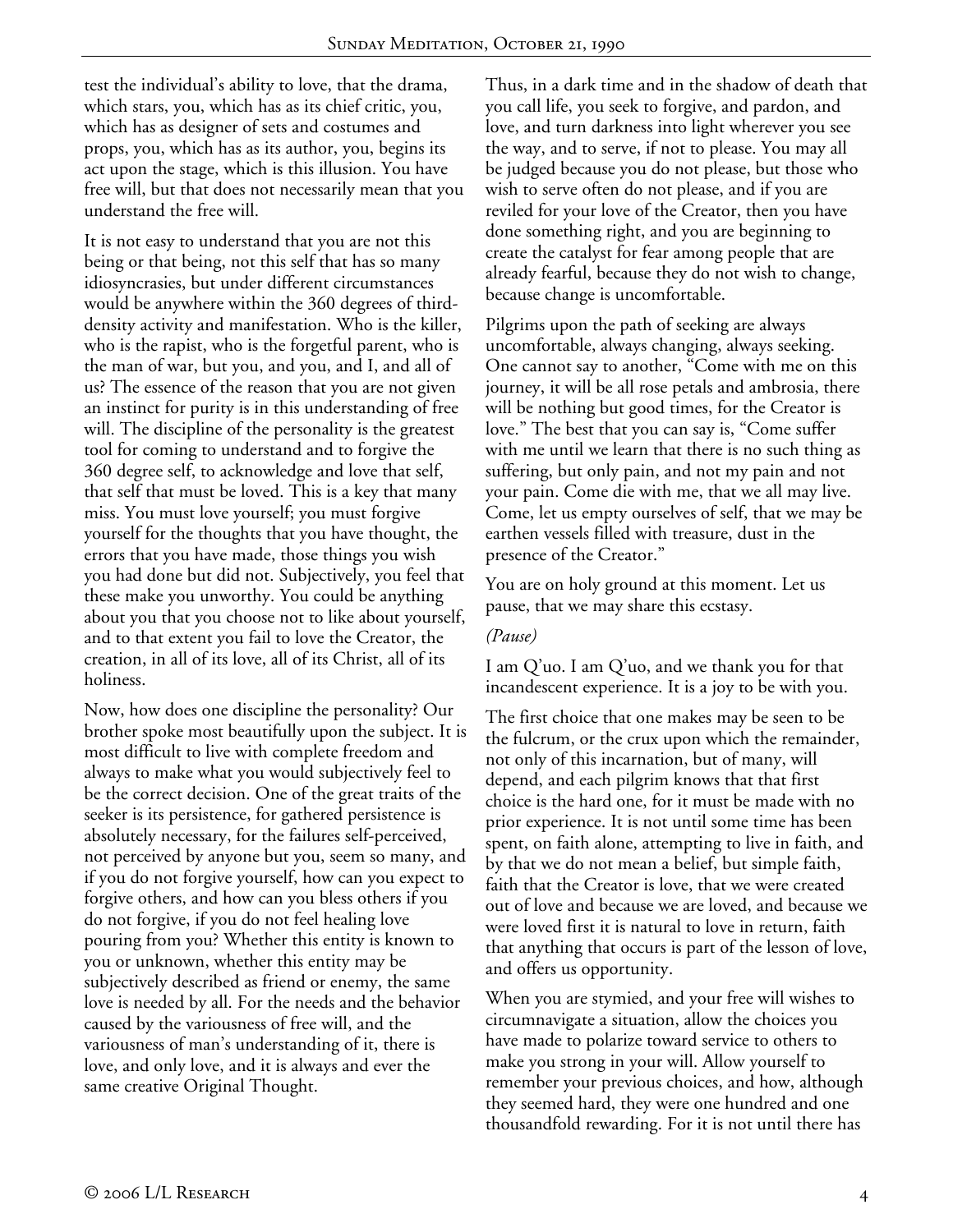been some time spent in sheer persistence of effort to listen to the will of the Creator that there comes a hunger for that silence that speaks louder than any words.

In a lifetime of choices you forged in yourself a life of faith, a gift for your Father, the gift of a poem, of a tapestry, rich, lovely, filled with high ideals and high hopes, against all odds, filled not with happiness, for only those things that turn to dust are happy things, but filled instead with joy, joy within sorrow, sorrow within joy, until you are blissful, and gentle, and willfulness had become willingness to love and serve the Creator and the Creator in every person.

Subjectively then, you begin to be rewarded only after you have made your choice; that is the cause of the illusion's being this heavy, this thick, this opaque. The Creator, in giving free will, gave it without stint.

There are hints in one's own deepest inward thoughts, in the very nature of this very polarized environment in which you live with hot and cold, winter and summer, light and dark. But they do not speak unless you wish to listen. And as you listen, and as you change, you must change so much of yourself, that which seems to be your self, that is, in reality, the programs that your own brain/computer has set in place for your survival, shaped by the culture which has almost no impulse towards holy things of the Creator, but only towards beautiful things of man. The spirit within must sense its own reality, and choose freely what seems to be the great sacrifice of taking up the cross, the carrying on of the endless journey that ends by the water, the water of life, crystalline love.

We realize that we have spoken longer than this instrument requested. We hope, not too much longer, and we ask all of your forgiveness. We have a poor concept of your time. We would, however, cease speaking through this instrument with thanks to it, and, if the one known as Jim is available, we would like to transfer to this instrument in order to close the meeting. In love and in light I leave this instrument. I am known to you as Q'uo.

# *(Jim channeling)*

I am Q'uo, and greet each again in love and light through this instrument. It is our privilege at this time to offer ourselves in the attempt to speak to any queries which those present may find value in the asking. Again, we remind each that that which we share we share with great joy, but do not consider ourselves to be in any way infallible. Therefore, we ask that you take our words lightly, and use them in the way that feels most helpful for your own journey of seeking and of service. Is there a query at this time?

**Questioner:** *(Inaudible)* love, light, Infinite Creator, Hare Krishna. My query pertains to faith, the actual definition of faith in relation to hope, and when an entity after some time travels *(inaudible)* on that leap of blind faith, *(inaudible)* hope come in to awaken the soul so that that faith becomes "solid ground."

I am Q'uo, and we are aware of your query, my brother, and we greet you in that same joyous love and light that you so willingly share. Concerning your query of the maturation of hope into that which is faith, we would suggest that each entity begins with that spiritual food, as you may call it, that it can digest with comfort. For many this beginning is in that term or concept that is known as hope. The entity with hope is aware that there is more to the earthly existence than those things which seem to comprise the earthly life, that there is more to the purpose of one's existence than completing a daily round of activities after another daily round of activities, and completing an infinite number of such days, and accomplishing the tasks that come with them, that there is a Self which is greater than the self, that there is a binding force within all of the creation, that there is indeed a purpose which gives the life a nobility and a shining quality, a strength to continue and to find a more fully realized conception of that which is life, that which is direction, and that which is service.

This entity, however, being somewhat young in the spiritual childhood, as it may be called, is tested by the passage of days and the catalyst that is contained within each day that will, as the fire tempers the metal to strengthen it, will also temper the spirit of this entity as it is manifest in the personality. And as the entity continues on in the hope that there is a purpose behind all of its actions and all of its desires, the entity grows in this inner knowing that it has first called hope.

As it continues in growth and grows in strength, the entity begins to enter that concept or area of the metaphysical or spiritual self which is called faith.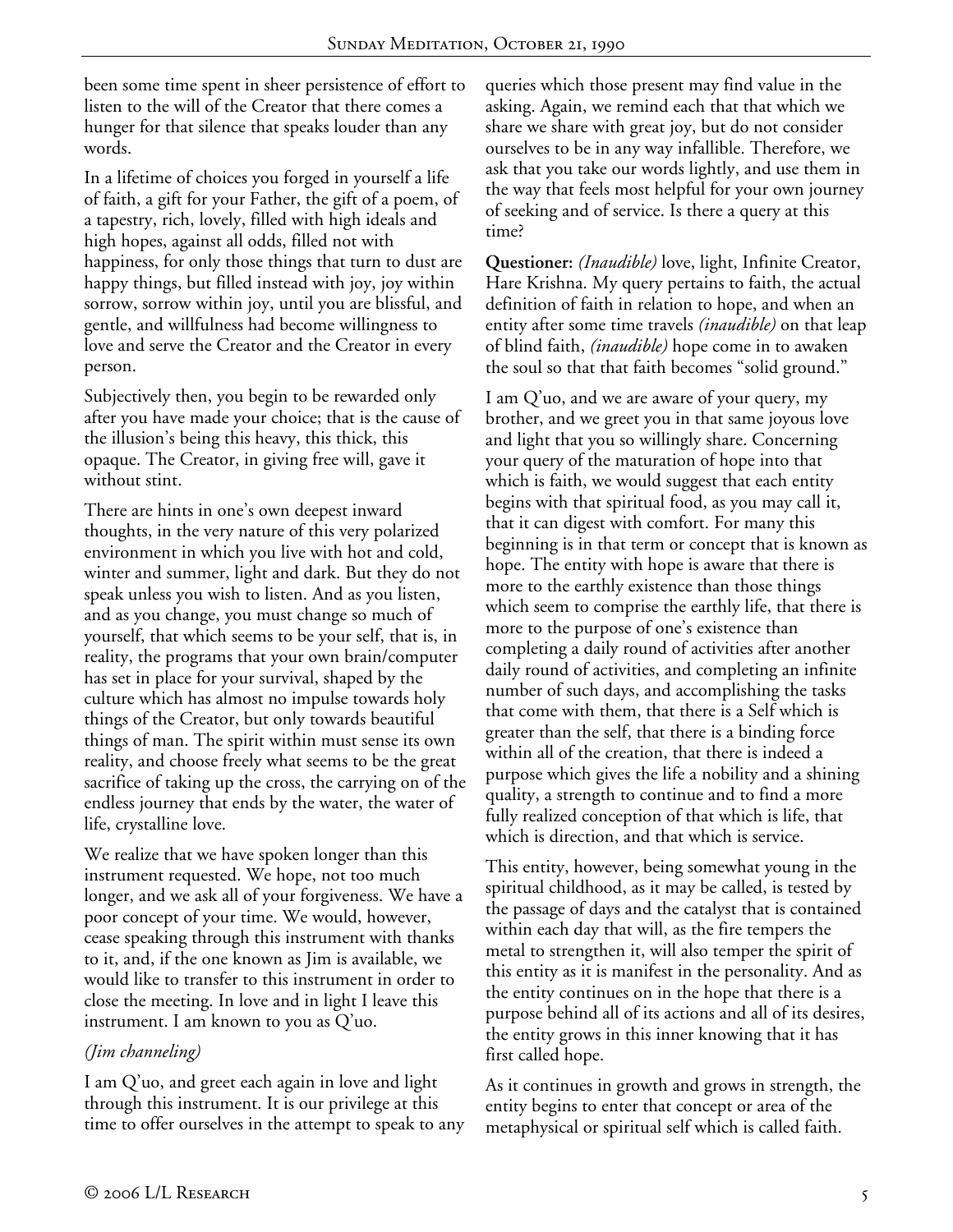The quality here which differentiates the faith from the hope is that when the faith becomes developed within the entity it has a sureness that comes not only from the experience that the entity has gained in its own growth, but in a feeling deep within the self that is like unto the iron filing as it approaches the strength of the magnet. The entity begins to feel that it is drawing close to a power that is far greater than any power it has found within itself or its own experience before.

Thus, the entity begins to feel and experience this quality of faith and finds that its feet are placed upon a firmer ground with each step that it takes, each testing that it passes, shall we say, for all of the experience within this illusion serves as a kind of catalyst that will allow the entity to become a crystallized being so that there is a strength and clarity to the purpose for such an entity's life pattern.

Thus, we would say it is the experience of the entity that moves it closer and closer to a realization of its oneness with all of creation that eventually changes the entity's philosophy, shall we say, of the life, from that which is guided by hope to that which is stayed by faith.

Is there a further query, my brother?

**Questioner:** *(Inaudible)* project *(inaudible)* city of God, and if so *(inaudible)* may be a part in helping very many people in polarizing towards service to others and love and at this time/space, space/time *(inaudible)* now.

I am Q'uo, and am aware of your query, my brother. We scan the minds of those present and can confirm that, indeed, this project of which you speak is most helpful to all those which are a part of it and all those which may come within its influence, for there is an openness in the seeking and in the sharing of that which is the purpose for the life, the learning and the seeking in that location which shines as the candle in the darkness, the beacon upon the shore for those which are cast upon the sea and who seek a clear and safe harbor in which to find a place to seek in their own way and to share in their own way that which is theirs to give.

We cannot speak highly enough of the effort that you partake in, and we would suggest that there are those within our density of experience who take great joy in observing this experiment in creating the new human being upon your planet. We bless and send our joy to each that the efforts may be doubled and redoubled, for it is as each light upon the planet shines more brightly and makes a web of light around the planetary surface that this planetary sphere shall eventually be moved into its rightful place within the evolution of the population that seeks so earnestly for that which has always rested within each heart awaiting the earnest pilgrim.

Is there a further query, my brother?

**Questioner:** We thank you for your blessing.

**Carla:** I would like to ask if there is a need for *(inaudible)* Q'uo?

I am Q'uo, and we feel that though the energy of the group begins to wane that there is enough energy and harmony for the remaining queries.

**Carla:** OK.

Is there another query at this time?

**Questioner:** Is it much easier living in amongst a community of like minded souls, *(inaudible)* energy for polarization of *(inaudible)* takes place much easier?

I am Q'uo, and as you are aware from your own experience, my brother, and the experience of so many others within your community, such a community is a great aid to each seeker that is part of it, for those who of like mind together seek shall far more surely find.

Is there a further query, my brother?

**Questioner:** From scriptures, various scriptures, *(inaudible)* particularly those scriptures revealed to *(inaudible)*, that in different ages a different process of self-realization is recommended, and that in this particular age, creative *(inaudible)*, the recommended process is to attempt the calling [upon] the name of God. How do you perceive this, how could we *(inaudible)* enlighten others, *(inaudible)* of thanksgiving *(inaudible)* culture, and possibly within other traditions in the world?

I am Q'uo, and am aware of your query, my brother. Each entity, as it enters the incarnation, has placed before it a pattern of experience that will allow it to learn those lessons which have not been well learned in previous experiences, and will then allow it to take these learnings and share with others as one who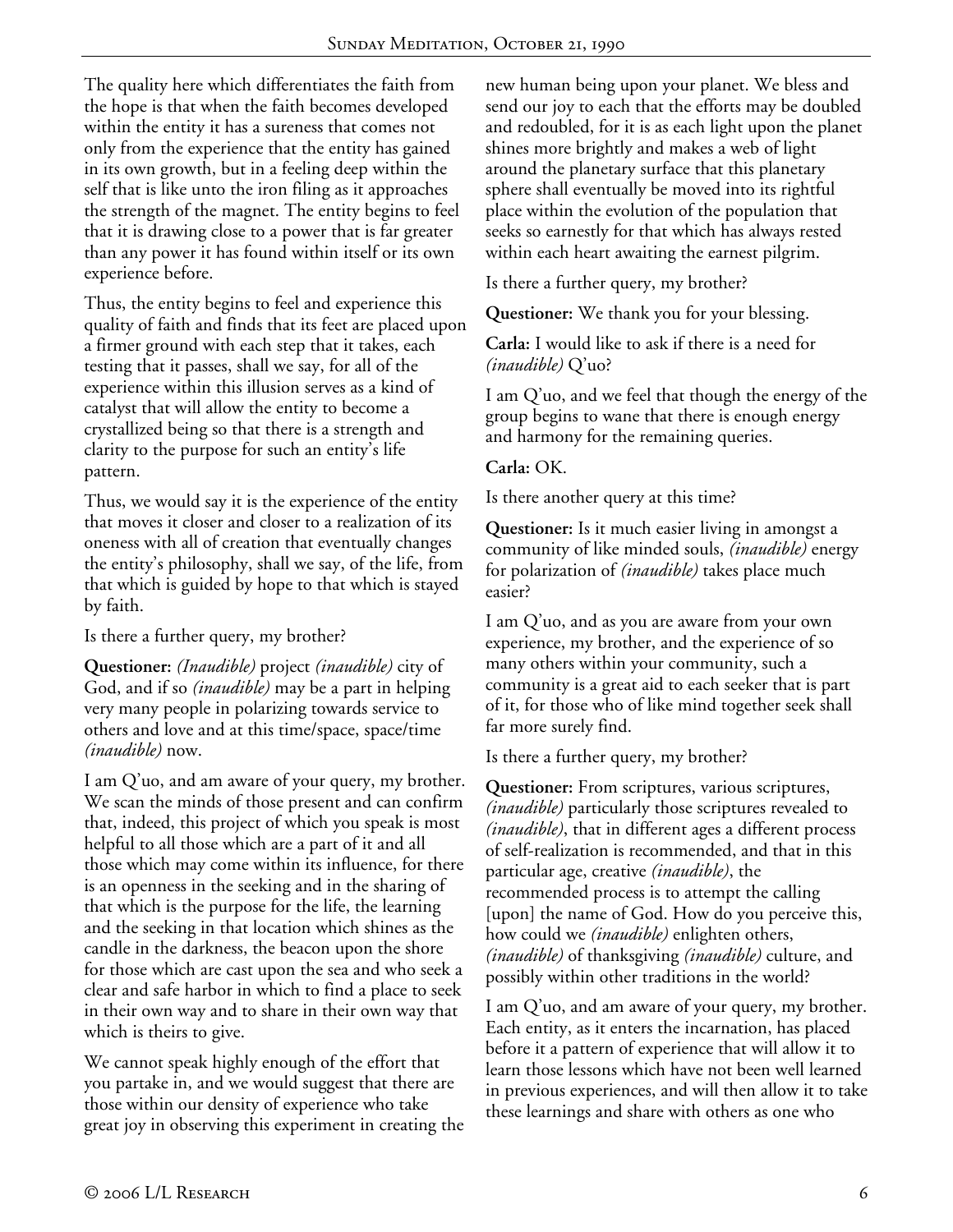teaches. Thus, learning and service lies before each entity as it enters the incarnational pattern.

However, there is the necessity, in order for the learning to occur in the most efficacious manner, for the entity to pass through that which you may call the veil of forgetting, so that only the most basic remembering occurs within the incarnation. The incarnation then becomes a process of discovery of seeking that which is mysterious, that which is hidden, that which has a price and that which, when discovered, also has the reward, the broadening of the perspective, the point of view, the ability to accept, to love.

However, each entity has the incarnational personality which is, relative to the soul, undisciplined and within the Earthly illusion subject to distraction, temptations and, shall we say, some degree of laziness. Thus, it is necessary for each entity in some manner to discipline the personality.

There are various ways of doing this disciplining of the personality. There are traditions within each culture, and within each religious heritage, that have called upon those practices which you have mentioned as being most helpful for the primary, or foundation discipline, for each entity that seeks to learn those lessons that are appropriate to it and to share them then with others as a service to others and to the one Creator within all. The chanting, the use of various devotional songs, dances and other rituals are most helpful in beginning this process of disciplining so that the expenditure of the inpouring prana, or cosmic energy, may be most efficiently accomplished, for this energy is much like the power of the water that moves through the hose. If the nozzle of the hose is turned in such a fashion as to cause the diffusion of the water to move through in a spray there is little power achieved. However, if the nozzle or the attention is turned in such a fashion as to cause the water to move in a small, boring, forceful fashion, then there is far greater power possible to achieve with such a focus.

Thus it is with the focus of consciousness. If the entity is able to discipline the personality to such a degree, then it is able to move in greater harmony with the cosmic energies that are available to it and to utilize these energies in the accomplishing of those lessons and the giving of those services which are the entity's incarnational pattern.

Is there a further query, my brother?

**Questioner:** I have a query. The names of God which we repeat *(inaudible)*, we tend to focus on to align and balance our being in harmony with divine will, are spoken of as being absolute in nature, they are non-different from the Creator Himself. Are you able, from your density, can you perceive that absolute nature in the sound vibration? For example, Krishna, or Allah, or Adonai?

I am Q'uo, and am aware of your query, my brother. The one Creator is described by various sound vibration complexes in order to cause a certain facet of the one Creator to vibrate in resonance with the entity calling the Creator's name. It is our humble experience to partake in this seeking process, and it has been our experience that, though many names reflect many different facets of that one jewel that is the Creator, that there is no one name which can capture all of the essence of the one Creator which is mysterious and beyond capture, shall we say. Each name, however, allows a certain sacred quality to be awakened within the seeker which vibrates the name. This harmonic resonance, then, begins its work in the appropriate energy center or chakra within the seeker and calls forth from the seeker that quality which is embodied in the name of the Creator which it vibrates. Thus, when properly vibrated within the seeker it is as though the creation sings. This vibrational quality is that which each seeks as it vibrates whatever name of the Creator is sacred to it, or is utilized by it at a certain time in order to enhance that quality within the seeker.

Is there a further query, my brother?

**Carla:** I have one. I *(inaudible)*, and other people have to suffer so hard, *(inaudible)* confused, *(inaudible)*, and live so long *(inaudible)*?

I am Q'uo, and am aware of your query, my sister. There are many qualities for each entity which are either well expressed or poorly expressed depending upon the incarnational pattern that has been chosen and the incarnational patterns that have been utilized previous to this incarnation. Thus, some entities bring into succeeding incarnations those talents which have been well developed, those which have been reasonably well developed and those which yet await development. Each entity will have an unique pattern to pursue during each incarnation. The hallmark of an infinite Creator is variety; therefore, one may expect to find an unique pattern of experience, of lessons and of services within each